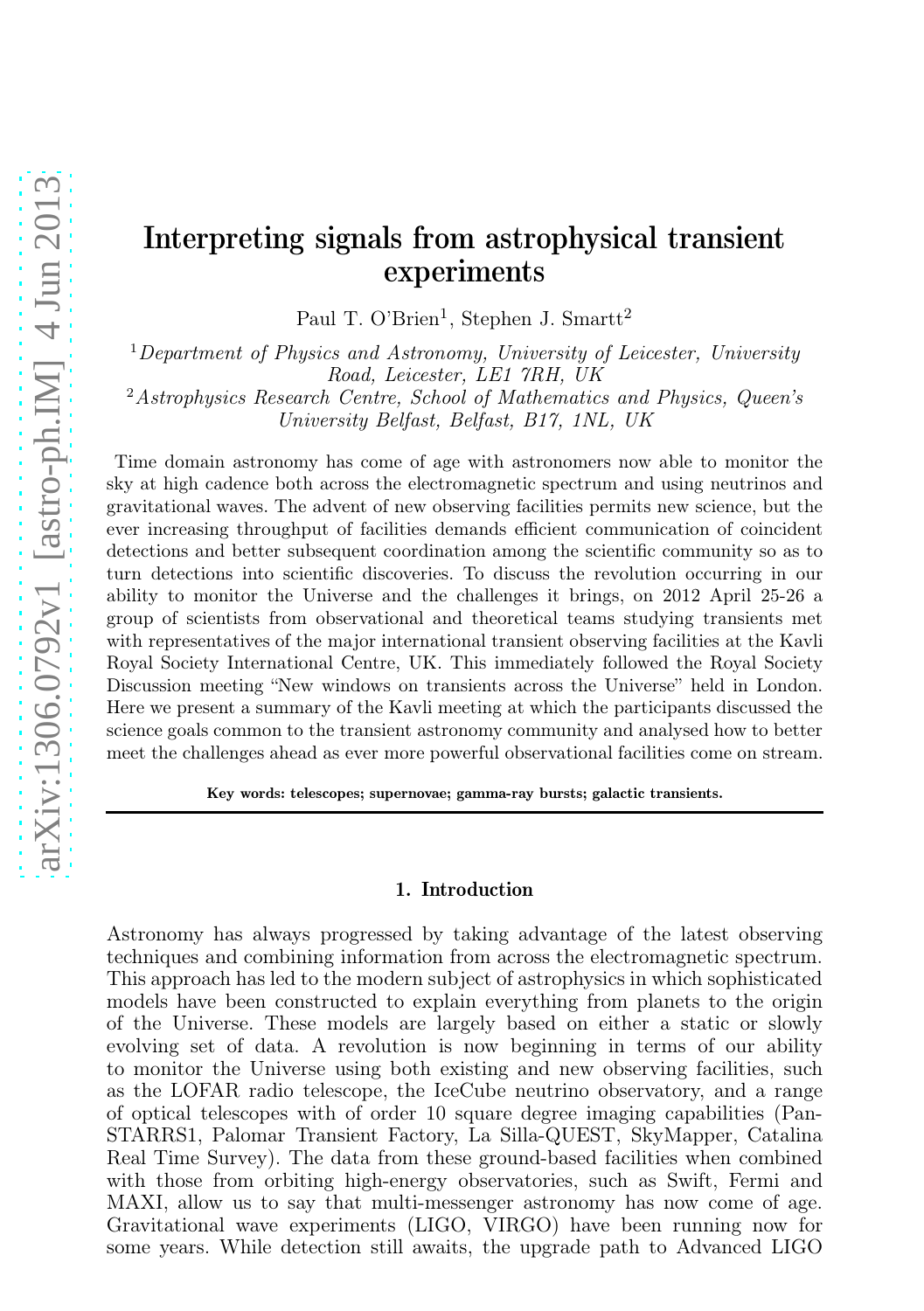promises exciting opportunities in opening a new window in astrophysics. In this new paradigm, astronomers are aiming to capture the behaviour of the temporal sky with high cadence across the electromagnetic spectrum and through neutrino and gravitational wave physics.

Using the temporal domain enables a census of the transient sky and permits detailed study of individual objects which test our understanding of the laws of physics under the most extreme conditions. The best known examples of luminous extragalactic transients involve the death of massive stars or the merger of compact objects which produce phenomena such as supernovae and Gamma-Ray Burst (Gehrels 2013, Hjorth 2013, Piran 2013). Numerous types of less luminous but astronomically important transients involving stellar flaring or accretion processes are also seen in our Galaxy. Overall, the importance of the temporal domain in terms of understanding the evolution of stars and galaxies and how they interrelate has been recognised in many recent reports, such as those by the European Union ASTRONET group and the USA National Research Council Decadal Survey.

The increasing rate of transient detection and observation cadence provides an opportunity to accurately track transient evolution and can bring relatively rare events into view which can greatly increase our understanding. But with the opportunity also comes a threat that our previous ways of working and communicating may be inadequate to cope with the data deluge. On 2012 April 25-26 a group of about  $50^1$  $50^1$  astronomers working in the area of transient astronomy met under the auspices of The Royal Society to discuss their common science goals and ways to enhance the use of multi-messenger facilities. This gathering followed immediately after the Royal Society Discussion Meeting in London on "New windows on transients across the Universe", the papers of which are presented in this edition [2](#page-1-1) . The participants were divided into three groups (led by Lars Bildsten, Neil Gehrels and Brian Schmidt) each charged with the same tasks to see if any consensus could be achieved and to inject a note of competition. This paper summarises the outcome on the topics of: (1) what are the key science questions?, (2) how do we better coordinate the use of facilities? and (3) what future facilities are envisaged?

# 2. Science drivers

Traditionally, wide-field sky monitoring has been confined either to observing high-energies from space (e.g. the detection of gamma-ray bursts, GRBs) or to the optical (e.g. the detection of novae and supernovae). While existing gamma-ray

<span id="page-1-0"></span><sup>1</sup> List of participants : Stephane Basa, John Beacom, Lars Bildsten, Joshua Bloom, David Burrows, Sergio Campana, Valerie Connaughton, Bertrand Cordier, Paul Crowther, Melvyn Davies, Rob Fender, Andrew Fruchter, Neil Gehrels, Jochen Greiner, Ik Siong Heng, Jim Hinton, Simon Hodgkin, Isobel Hook, Susumu Inoue, Nobuyuki Kawai, Andrew Levan, Andrew MacFadyen, Sera Markoff, Julie McEnery, Carole Mundell, Paul O'Brien, Julian Osborne, Stephan Rosswog, Sheila Rowan, Norbert Schartel, Brian Schmidt, Stephen Smartt, Benjamin Stappers, Patrick Sutton, John Swinbank, Gianpiero Tagliaferri, Nial Tanvir, John Tonry, Alexander van der Horst, Ralph Wijers, Alicia Soderberg, Jianyan Wei, Andy Lawrence, Matt Page, Silvia Zane, Jean-Luc Atteia

<span id="page-1-1"></span><sup>2</sup> Talk slides are available here [http://www.star.le.ac.uk/](http://www.star.le.ac.uk/~pto/RS2012/)∼pto/RS2012/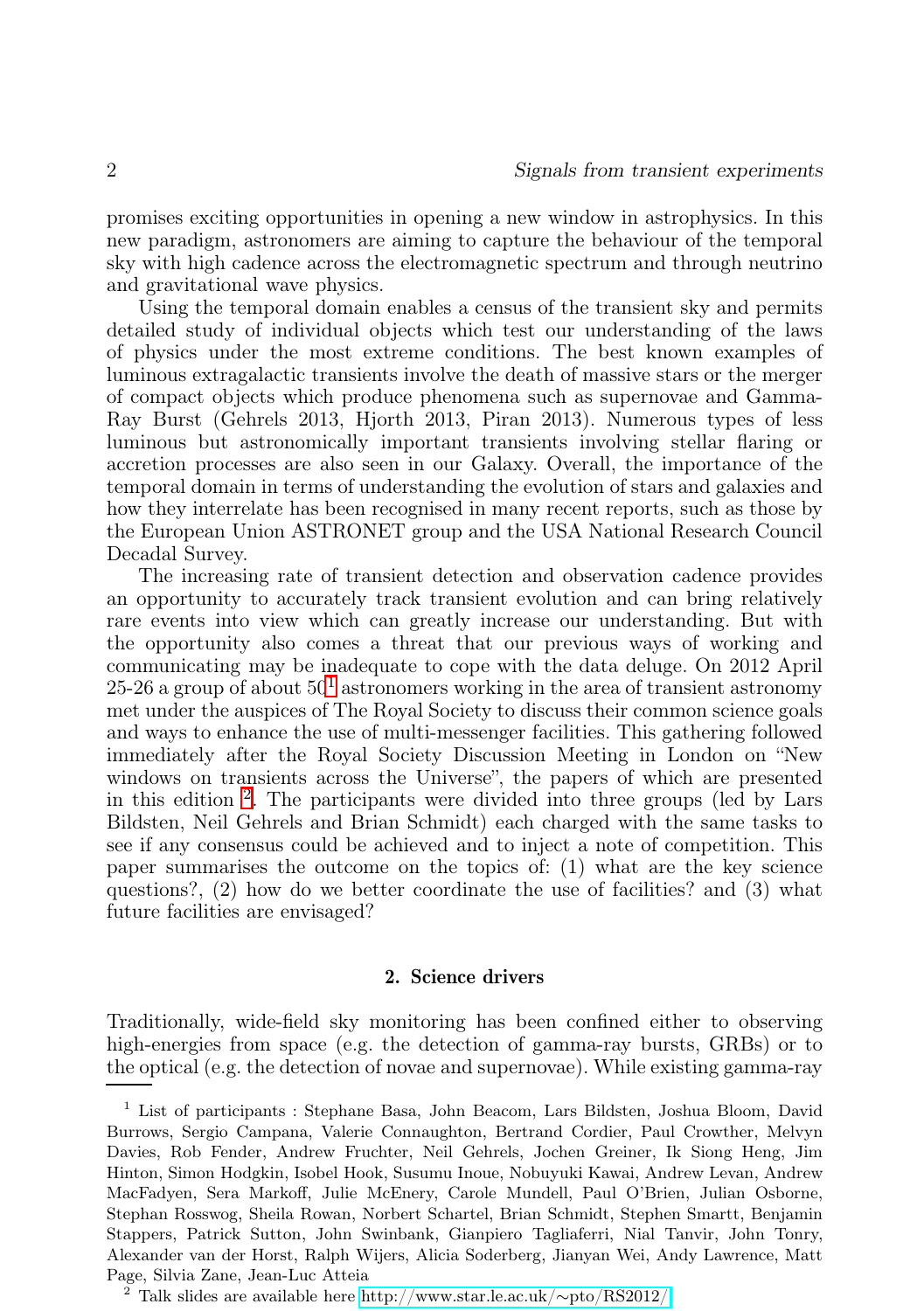detectors can survey large sky areas (thousands of square degrees) simultaneously on milli-second timescales, optical surveys have tended to monitor small sky areas (few to a few tens of square degrees) with a cadence from several hours to days or weeks (Tonry 2013). This observation strategy has differentiated the science discoveries at the shortest timescales but there is considerable overlap in the source types monitored on longer timescales. Some of the transient source types monitored in optical and X-ray astronomy are shown in Figure [1.](#page-3-0)

The more recently commissioned monitoring facilities are starting to fill in sections of the phase space shown in Figure [1.](#page-3-0) For example : PTF, PS1 and La Silla-Quest have detected several luminous supernovae while the Swift satellite and the PS1+GALEX combination have detected several long-lived transients which appear to be tidal disruption events (TDEs) (e.g. Figure [2\)](#page-4-0). Once detected these sources have to be classified by bringing together information from multiple follow-up facilities.

The three breakout groups all came up with broadly similar views of the high priority outstanding science questions to address in the broad field of astrophysical transients.

- 1. Extreme physics the study of black holes, neutron stars, compact binary evolution, supernovae, GRBs and tidal disruption events.
	- (a) What are the explosion mechanisms for massive stars and how many progenitor types are there that produce the observed diversity ?
	- (b) What exactly are the progenitors of thermonuclear supernovae and how many channels can produce explosions ?
	- (c) Can we confirm that compact binary mergers are the origins of short GRBs — can coincident photonic and gravitational wave detection be realised for these objects ?
	- (d) What is the relative importance of accretion and jet power in AGN, GRBs and tidal disruption events and what makes the  $> 10^{18}$  eV cosmic rays ?
	- (e) Can we determine the equation of state of neutron stars using gravitational waves, neutrinos and electromagnetic timing data.
	- (f) Are there ultimate physical limits in energy and time to explosive events ?
- 2. Gravity beyond Einstein testing our understanding of relativity and determine the properties of dark matter and dark energy.
	- (a) Test the propagation and polarisation of gravitational waves.
	- (b) Test Lorentz invariance using light from radio to gamma-ray energies.
- 3. Transients as probes use transients as a means to constrain cosmology and illuminate the early universe.
	- (a) Determine the nature of dark energy using cosmic probes, primarily via supernovae but possibly also gravitational wave sirens.
	- (b) Use GRBs as bright beacons to locate the first stars and galaxies.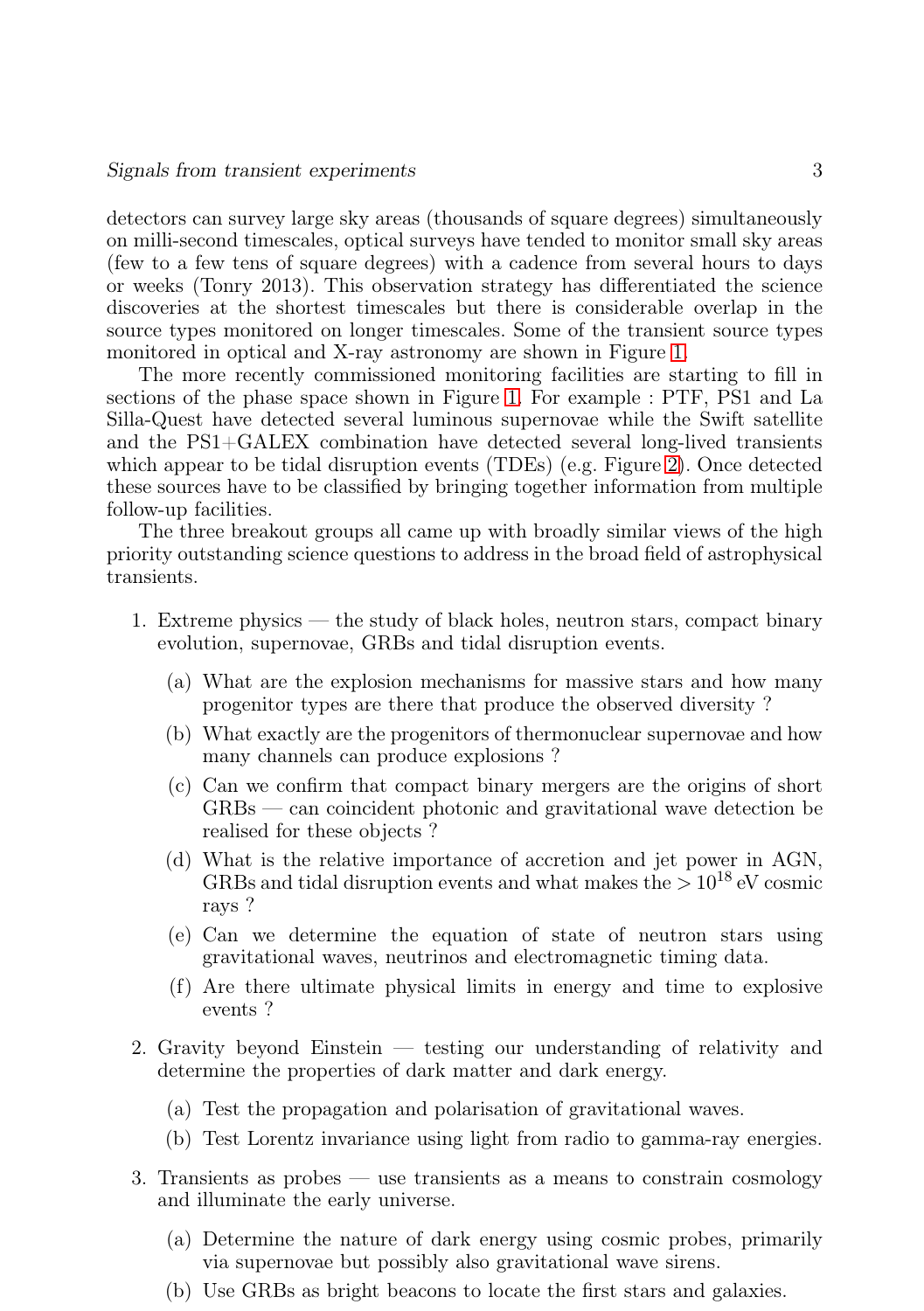

<span id="page-3-0"></span>Figure 1. Upper panel: shows the typical observed X-ray flux plotted against variability timescale for a variety of source types (colour shaded regions) and for the prompt and afterglow fluxes for GRBs detected by the Swift mission (individual points). Black points are Swift BAT GRBs (with the  $T_{90}$  < 1 sec in red), green points are Swift XRT GRB afterglow fluxes. Lower panel : taken from Kulkarni (2013) and shows the optical phase space of cosmic explosive events and their characteristic timescales. Image Credits : Julian Osborne (upper) and Shri Kulkarni (lower).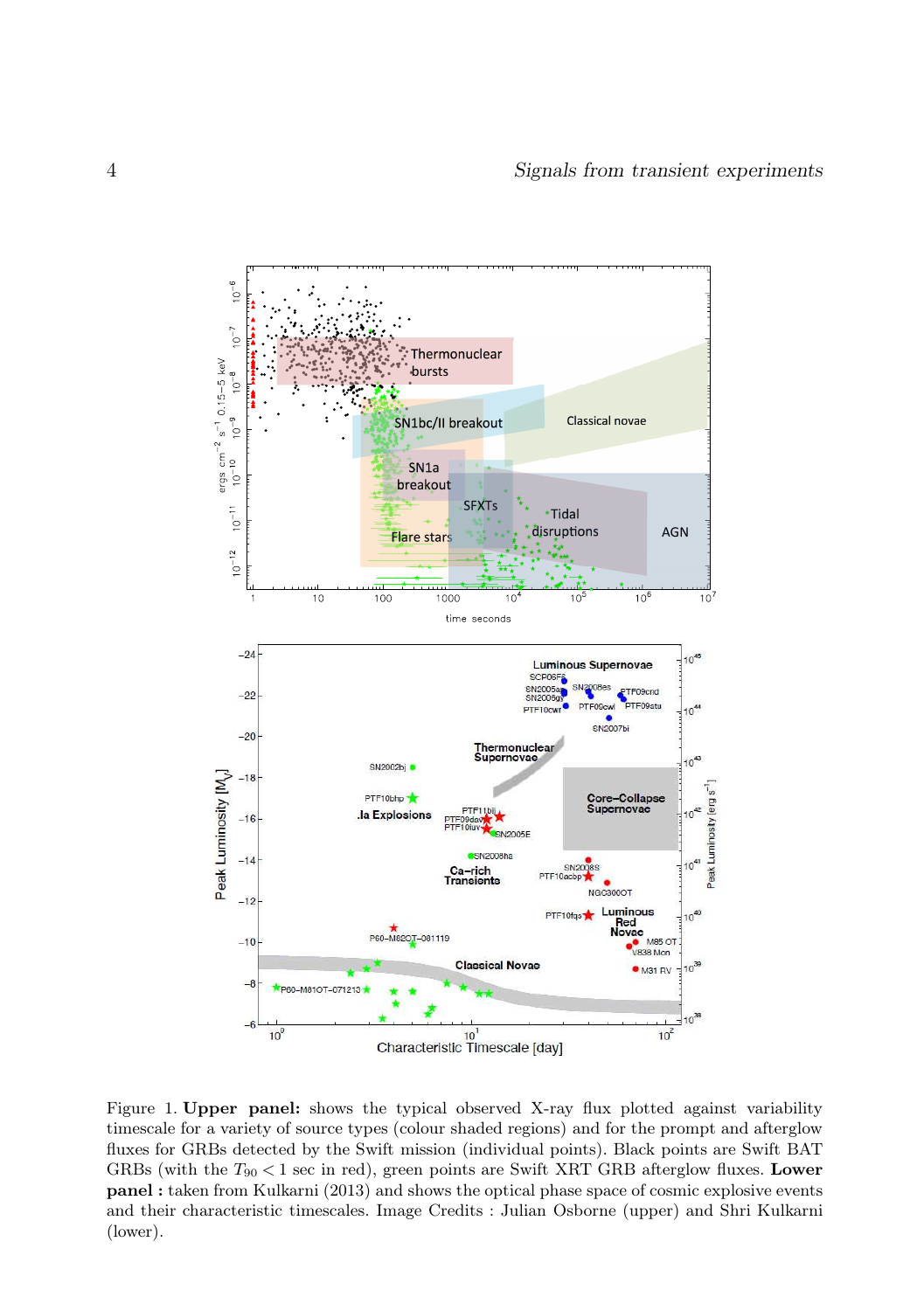

<span id="page-4-0"></span>Figure 2. The late time 0.3-10 keV X-ray light curve of Swift J164449.3+573451, a relativistic tidal disruption event at z=0.3543 (Bloom et al. 2011; Levan et al. 2011; Burrows et al. 2011). The data were taken from the UK Swift data centre site [http://www.swift.ac.uk/xrt\\_curves/00450158/](http://www.swift.ac.uk/xrt_curves/00450158/) (Evans et al. 2009). Even allowing for modest beaming this event has a luminosity after a year which is comparable to that of a bright AGN.

The meeting attempted to distill the over arching science questions into ideas for future coordination, building of facilities and future missions, and working coherently together. While this diverse group obviously had many opinions on the exciting science areas that could be opened up in this regime, two particular areas stood out which could provide potentially ground-braking results if facilities can either work together or new, affordable, missions are built. These were the first gravitational wave sources, which are most likely to be NS-NS or NS-BH mergers, and ensuring that GRBs can be used to probe the high redshift Universe and the first stars. In Section 3 we describe what the meeting participants thought about current facilities and how they could work together more coherently. In Section 4 we discuss the facilities required to target these areas, and how the science goals could be realised.

#### 3. Opportunities and threats

The exciting science opportunities from the combinations of multi-wavelength and non-photonic experiments is potentially threatened by how well we do (or don't) design communication channels. The synergy and direct link between experiments is effectively another requirement that we should build into the design of the facilities.

An alert — a message announcing a new transient event — can in principle be issued for many types of transient and electromagnetic/non-photonic signals. For example, gamma-/X-ray (AGN, GRBs, TDEs), UV/optical (supernova, TDEs,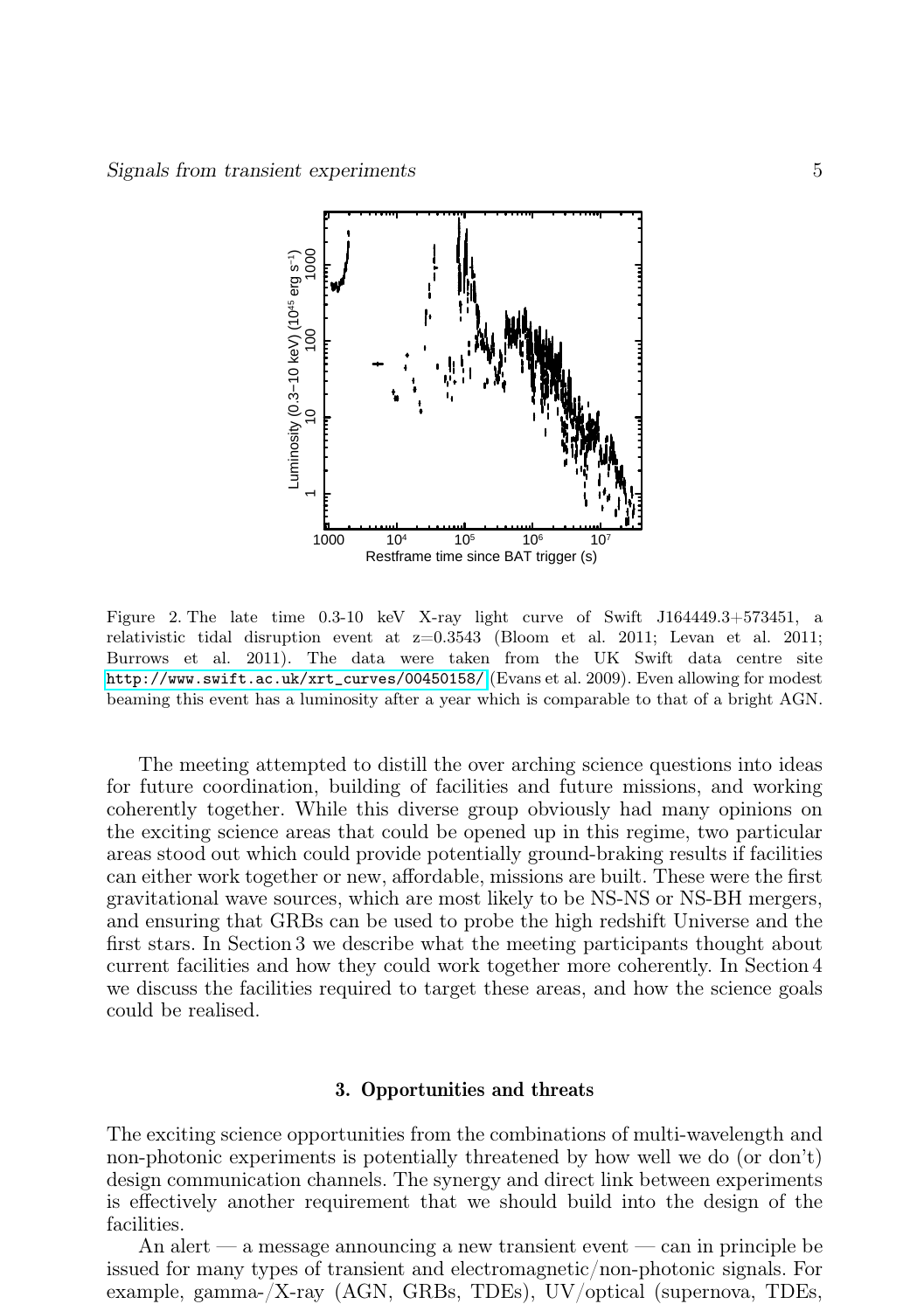novae), radio (supernovae, GRBs, TDEs), neutrino (supernovae, AGN, GRBs) and gravitational waves (GRBs, AGN). The meaning of an alert varies somewhat among the transient monitoring facilities, but as a minimum usually involves the release of a time stamp and a sky position for the transient, which can be accompanied by a flux/magnitude and a source type classification. There is a tension between providing rapid alerts with this basic information and waiting to provide enough information such that the basic alert is usable to a scientist. For example, one does not want to be overwhelmed with variable stars when searching for supernovae in difference images of optical fields. While that particular problem has been solved for PTF and PS1 (by simple catalogue cross-matching where reliable star-galaxy separation exists), a more subtle problem is finding rare highredshift transients beyond the foreground fog of the ubiquitous type Ia SNe. One might be able to declare that a transient is an extragalactic SN of some sort, even with only 2 reliable detections, but beyond that it is difficult to further classify without a spectrum or a full light curve. If one waits for the latter, the interesting early explosion phase is an opportunity missed. The capability of getting multi-wavelength data at these physically interesting early stages can be lost if one waits to confidently classify a particular transient. This tension will almost certainly increase in future as the rate of transient detections increases e.g. multi-wavelength triggers from LOFAR, GAIA, HAWC, ATLAS, and finally LSST (e.g. see Hodgkin 2013, Tonry 2013, Hook 2013). The challenge will often be classifying the physically different and interesting events early enough that observations which probe the very earliest stages are ensured without wasting resources. The latter issue is not just one of wasting telescope time, humans will often tire of chasing transient events which have a low probability of being new and interesting.

Transient monitoring facilities are in general operated by dedicated science consortia. The bulk data are not usually made public rapidly, and sometimes not made public at all, but alerts usually are on a variety of timescales. Examples include PTF, Pan-STARRS-1 Skymapper, La Silla Quest, IceCube, ANTARES, LOFAR, MAXI, Advanced-LIGO etc. There are a few facilities (e.g., Swift) where the data become public after either no delay or a short delay. The most rapidlyreleased truly public information (i.e. that which anyone can access) tend to come from GRB facilities as for GRBs rapid follow-up is absolutely essential given their fast decay rates. Even when data and alerts are made public rapidly, there are many issues limiting science opportunities such as how to best disseminate the information, how to ensure good coordination of subsequent observations and how to provide adequate scientific reward to those providing the original triggers so as to maintain motivation and funding. We give some examples of strengths and weaknesses for some representative transient facilities in Table 1. There is a common thread to the weaknesses among many facilities and can be approximated under the headings of communication and coordination.

### (a) Communication

The different communities in transient research tend to use different means to communicate, related to the traditions of that field.

1. The GCN (Gamma-Ray Coordinates Network) system run from GSFC was originally developed for the CGRO-BATSE era to provide alerts for GRB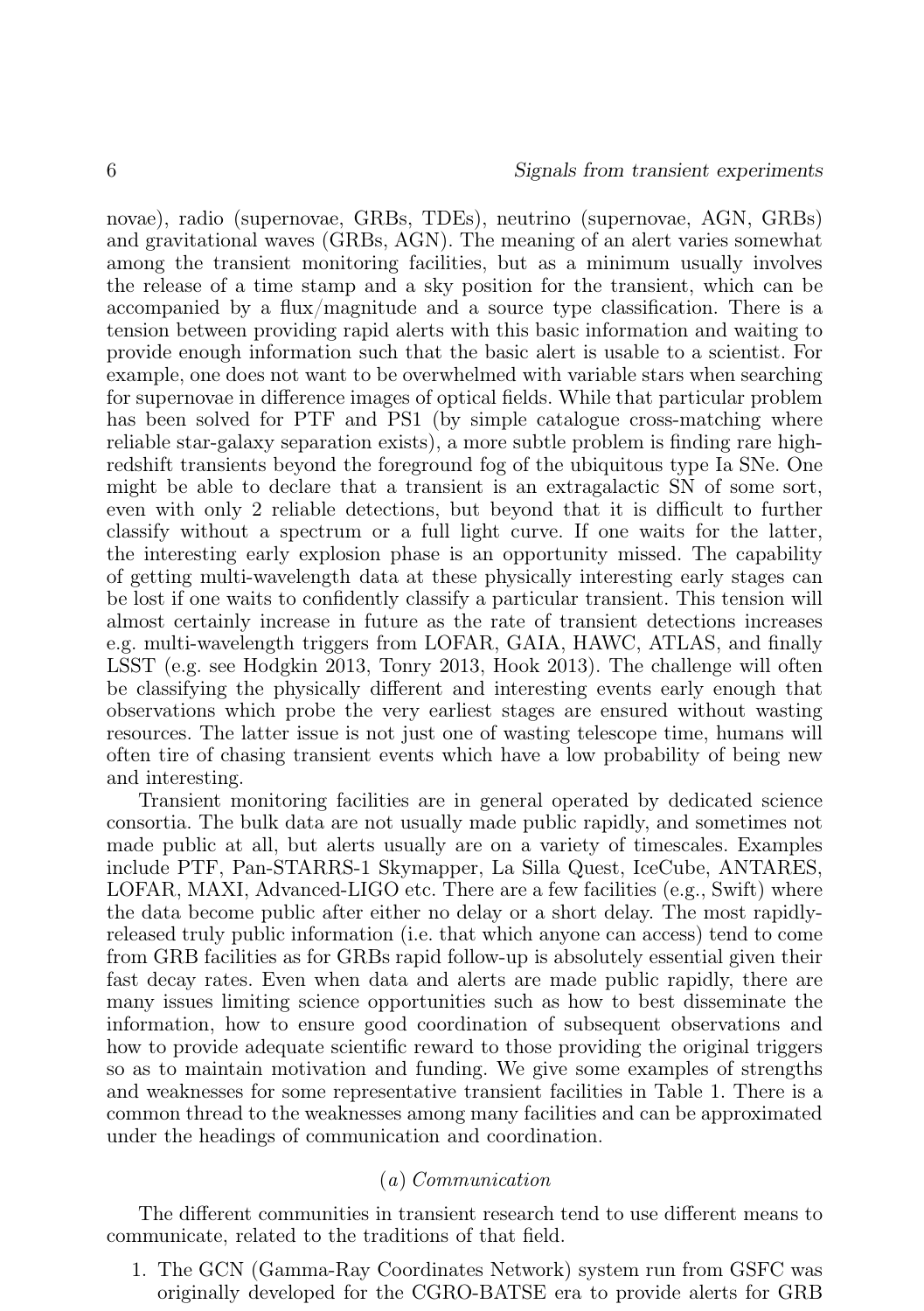detection and follow-up observations. GCNs are used by a large number of facilities and can be delivered via email, text messaging, web pages, etc. They come in three different flavours. "Notices" are usually automatically generated, provide source locations but can also have appended small amounts of data such as a light curve. "Circulars" are often hand written and provide a description of data analysis results, updates on follow-up observations (e.g. a redshift) and can announce intentions to do something in order to encourage collaboration. "Reports" are hand written and summarise what has happened (currently only issued by the Swift project).

- 2. VOEvent, an international system to define the content and meaning of standard packets of information about a celestial event. The system is targeted at automated systems which can generate and translate VOEvent packets and use them to trigger telescopes, build web pages, etc. (GCN notices have similar functionality). VOEvent is used by some facilities (e.g. Swift) often in parallel to GCNs. Some future facilities, particularly LSST, plan to use VOEvent for all reporting.
- 3. ATEL, The Astronomers Telegram, uses HTML formatted hand written text to report and comment on observations of transients. They are submitted via a web interface and are mostly used for 'slower' transients, such as supernovae, but have a wider audience in terms of research fields than GCNs.
- 4. IAU circulars, the oldest and most widely recognised means of communication is run from Harvard and today is mostly used for distribution of alerts for reporting on novae, supernovae and comets (with an analogous system for reporting on minor planets). These circulars are distributed via a subscription service although some circulars are freely available. There is a general feeling that this process is no longer fit for purpose. For example PTF have discovered and classified ∼ 1700 SNe to date, Pan-STARRS1 has discovered ∼3000 SNe candidates and spectroscopically confirmed ∼ 300. However neither project has pursued IAU circulars or IAU names for the transients. The professional discovery industry has now moved beyond the use of circulars, although they do still server an important purpose for amateur astronomers to get recognition for their discoveries and as such it is an essential public outreach tool.

The variety of communication systems used by different parts of the community discussed above illustrate the disparity between automated and human-driven alerts and how well-intentioned standards may not be accepted by the community. Disparities lead to delays and errors. VOEvent was conceived as a means to solve some of those issues, and it is relatively well defined under international agreements. But, it is managed in a way that is slow to respond to community requests for changes (e.g. the current lack of timestamps). The management of the GCN system in contrast is quick to respond to facility/user requests, but it is debatable whether it is best suited for the multi-messenger era if transients detection rates increases by many orders of magnitude, as they will with LSST for example. ATELs and IAU Circulars would certainly be hard to use were transients discovered at large rates. It is fair to say that there has, as yet,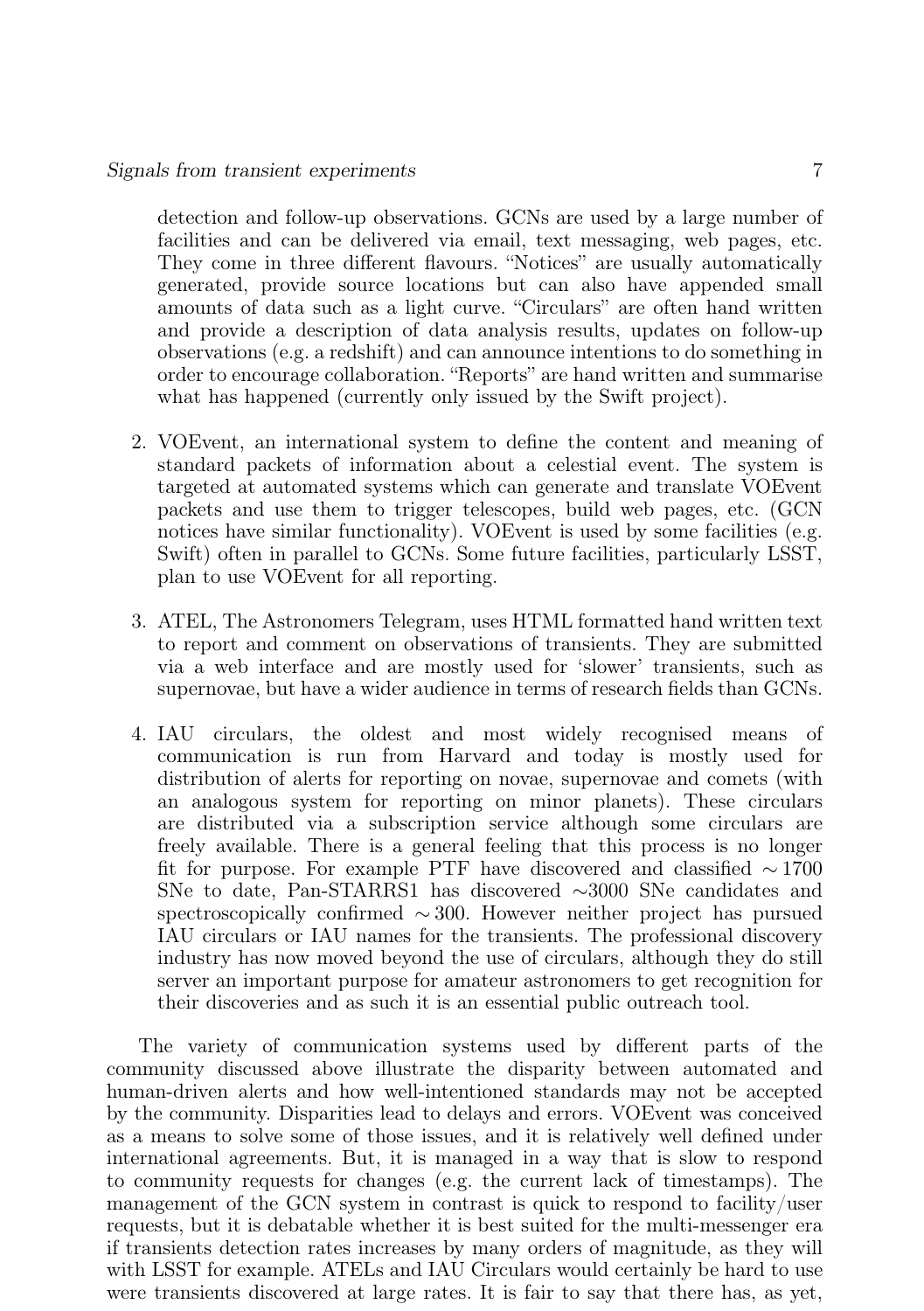been no community buy in to a standard way of communicating across wavelength regimes and each community has tended to develop what works for them.

Those have tended to be relative successful solutions. But the vision from this Kavli meeting was that a uniform and standard reporting method that would facilitate communication on all timescales and information is both desirable and achievable. The majority view was to adopt VOEvent as the standard but with the requirement of changes in defining and adapting the standards more rapidly to better respond to the user community.

# (b) Coordination

The variety of transient types and follow-up requirements make the issue of coordination perhaps the greatest challenge in future for transient research, particularly if transient detection rates dramatically increase. Increased detection rates not only make communication harder, but also drive us to use automated, scientifically well-defined classification schemes. Initial classification most likely requires some degree of follow-up of a detection (the PTF integrated approach of discovery and rapid follow-up with coordinated resources is a recent example), although multi-wavelength detection coupled with matching of source properties across on-line, large-area databases can permit some source class classification automatically.

Following initial classification (it's a GRB, a supernova, etc.), the next requirement is to maximise efficient further follow-up. Today there are numerous examples where coordination is barely acceptable. These include (a) heterogeneous TOO (target of Opportunity) procedures among observing facilities even within the same waveband; (b) no centralised information available on who has triggered what facility (wasting human and observing time on multiple requests); and (c) lack of rapid response speed from some facilities due either to inherent capability (e.g. HST, Chandra) or lack of a clear TOO procedure.

The majority view from the Kavli meeting discussion was that coordination needs to improve. Especially in the era of multi-messenger signals, for example from high energy transient emission (Hinton 2013) and future radio surveys (Stappers 2013). One option would be to have a central clearing house approach to TOOs. Requests could be submitted to multiple telescopes and the one bestplaced, with clear skies, carries out the observation. Demanding that all future publicly-funded facilities are designed for rapid response to TOOs would also help as would allowing space mission teams to request coordinated groundbased follow-up as part of the mission proposal. Such changes would come at the cost of large consortia, perhaps discouraging younger scientists, but changes to proprietary periods and data rights could be put in place so as to enhance competition in science.

# 4. Future facilities and instrumentation

As discussed above, there were two science priorities that were consistently thought to be of such promise that they could potentially lead to ground breaking new results and potentially impact on fundamental physics and cosmology.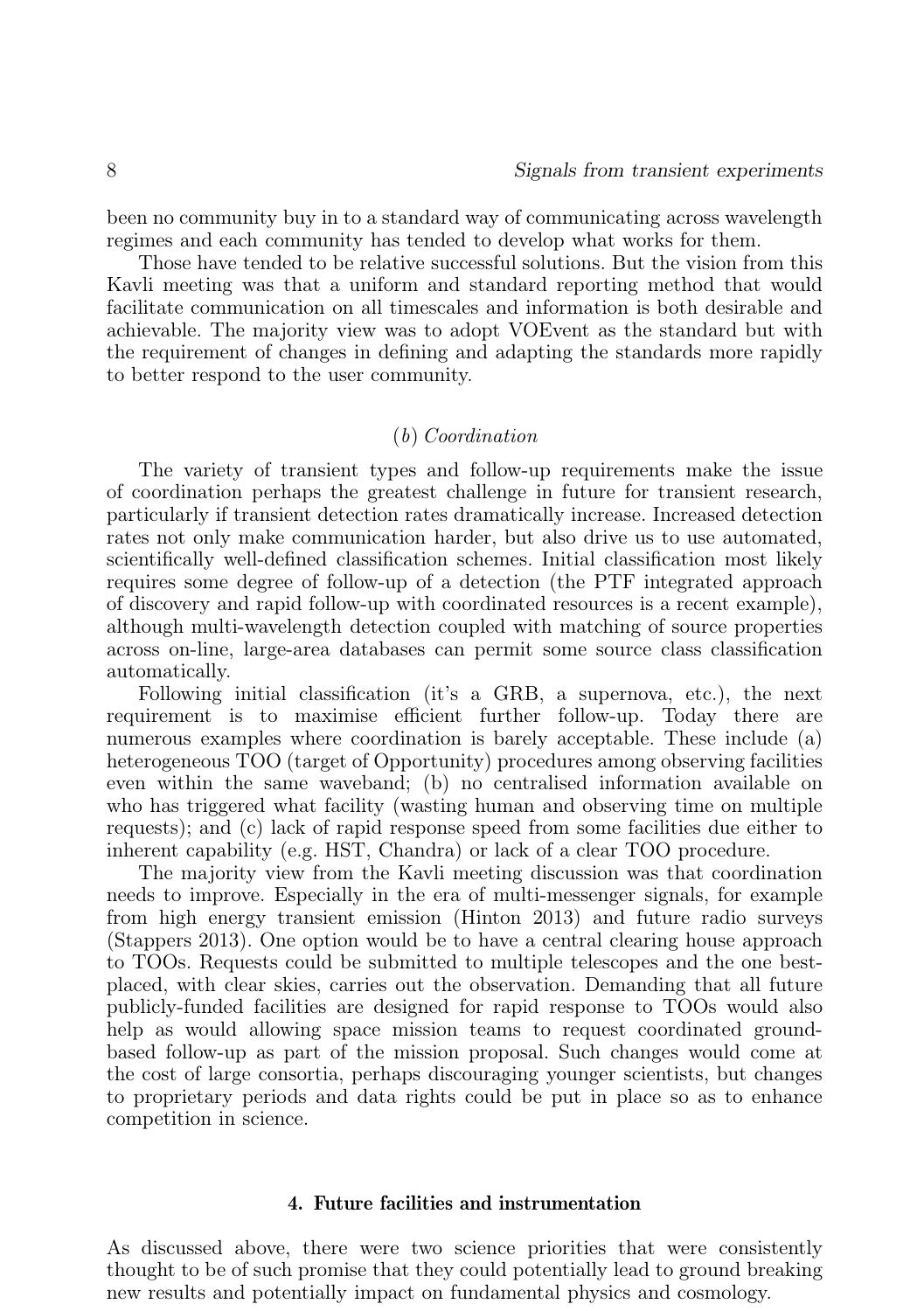|                                          | Table 1. Example transient facilities and their strengths and weaknesses in the area of |  |  |  |  |  |  |  |  |  |  |  |
|------------------------------------------|-----------------------------------------------------------------------------------------|--|--|--|--|--|--|--|--|--|--|--|
| communicating and coordinating follow-up |                                                                                         |  |  |  |  |  |  |  |  |  |  |  |

| Strengths                                                                                                                 | $\overline{\text{Weakness}}$ es                                                                                                                               |  |  |  |  |  |  |
|---------------------------------------------------------------------------------------------------------------------------|---------------------------------------------------------------------------------------------------------------------------------------------------------------|--|--|--|--|--|--|
| Swift                                                                                                                     |                                                                                                                                                               |  |  |  |  |  |  |
| Rapid trigger release                                                                                                     | Insufficient optical/IR<br>follow-up<br>spectroscopic facilities                                                                                              |  |  |  |  |  |  |
| GCN network for a lert and prompt<br>data dissemination                                                                   | Lack of buy in to VOEvent                                                                                                                                     |  |  |  |  |  |  |
| Motivated follow-up community                                                                                             | Difficult to coordinate<br>multiple<br>follow-up groups                                                                                                       |  |  |  |  |  |  |
| Palomar Transient Factory and Pan-STARRS-1                                                                                |                                                                                                                                                               |  |  |  |  |  |  |
| Rapid discovery and<br>initial<br>classification<br>Good light curve coverage and<br>follow-up<br>(different)<br>spectral | Discoveries mostly private, most<br>interesting not released<br>Neither are all sky, still area limited                                                       |  |  |  |  |  |  |
| strategies, but both work)<br>Large number of interesting sources                                                         | Fast<br>prioritisation<br>and<br>multi-<br>wavelength links<br>could<br>be<br>automated better                                                                |  |  |  |  |  |  |
| Advanced-LIGO and Advanced-VIRGO                                                                                          |                                                                                                                                                               |  |  |  |  |  |  |
| New discovery space<br>Willing to work with external teams<br>and release alerts<br>Motivated expert team                 | Large position errors in early years<br>Need dedicated wide-field follow-up<br>facilities<br>Tension<br>between rewarding<br>instrument versus follow-up team |  |  |  |  |  |  |
|                                                                                                                           | <b>LOFAR</b>                                                                                                                                                  |  |  |  |  |  |  |
| Real-time alerts planned                                                                                                  | Delay in implementation of alert<br>system                                                                                                                    |  |  |  |  |  |  |
| Large simultaneous sky coverage<br>Large discovery space                                                                  | Small temporal buffer $(\leq 1$ minute)<br>Unknown rapid transient radio sky                                                                                  |  |  |  |  |  |  |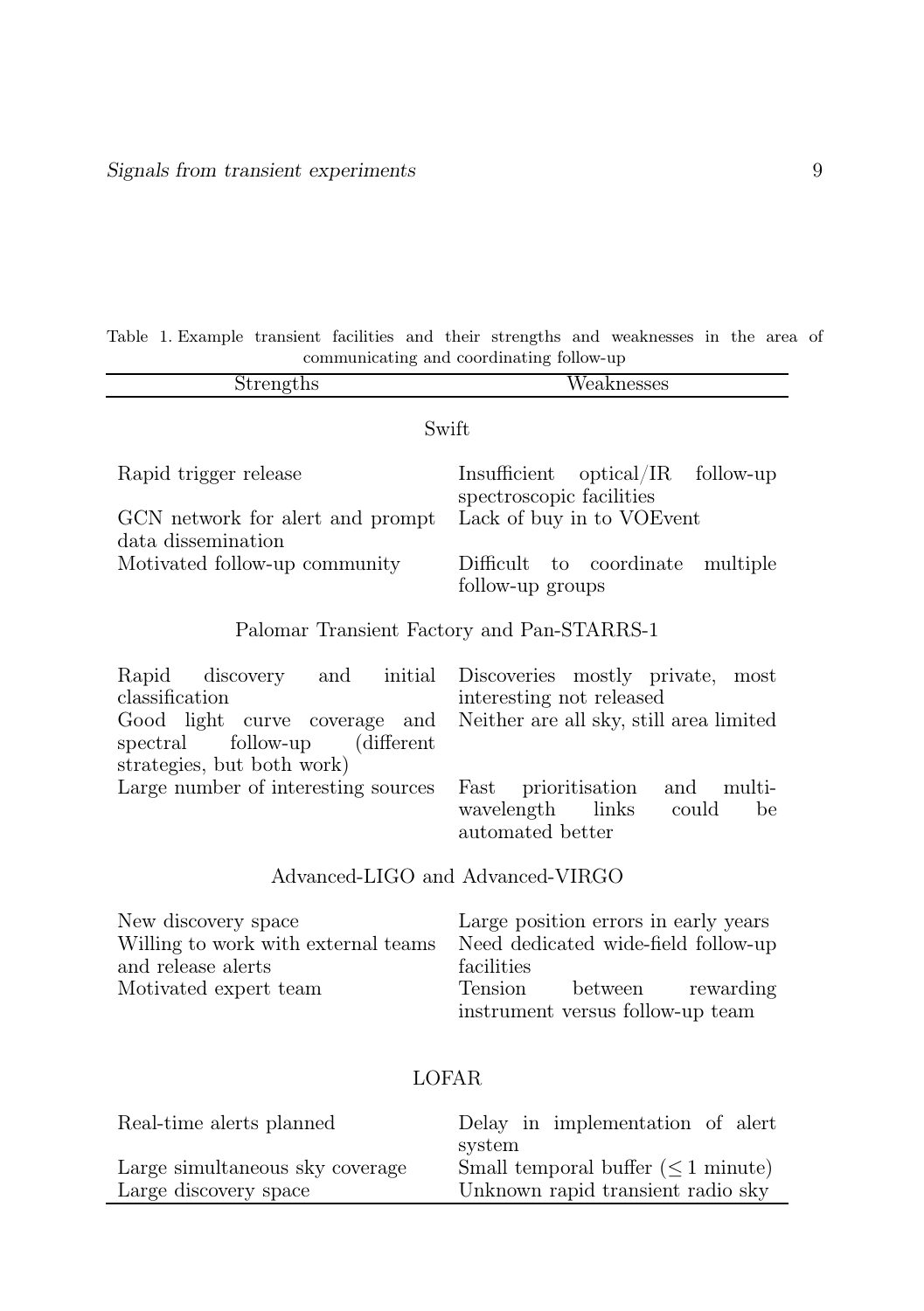The first of these was the detection of gravitational waves from compact binary mergers and short GRB detections (Gehrels 2013, Rosswog 2013). Advanced LIGO's most promising first sources are likely to be short GRBs from NS-NS or BH-NS mergers (Rosswog 2013). This discovery requires cooperation between Advanced LIGO, gamma-ray satellites (of which Swift, Fermi and SVOM are the most likely), but also a very wide-field optical monitor that can scan the whole sky every night and efficiently observe large error regions. The ATLAS project (Tonry 2013) is a pair of 0.5m telescopes with a 40 square degree camera that can scan the available sky twice per night to  $\sim 20^m$ . It has been given funding from NASA to enter construction phase. The Next Generation PTF is a project to fill the Palomar Schmidt focal plane with CCDs to create a 30-40 square degree fieldof-view (FoV). Pan-STARRS2 has entered construction which will give a pair of sensitive 7 square degree FoV cameras on 1.8m telescopes. These three projects have the potential to provide the optical follow-up to GW and gamma-ray sources, giving a powerful combination that could detect GWs and quantify their sources. This has potential implications far beyond astronomy and will test fundamental physics if these sources can be found and measured.

The second priority was the discovery and characterisation of high redshift GRBs. The immense luminosity of GRBs has allowed their detection at  $z \sim 9$ , but this requires rapid near-infrared follow-up to Swift triggers and further rapid response from the largest telescopes. The fact that they can be used as beacons to probe the intervening intergalactic medium and also locate the first galaxies means that this type of transient science has exciting potential for early Universe studies. This meeting highlighted the importance to have combined facilities of a gamma-ray burst monitor (Swift and SVOM are the only two missions currently working or funded), a suite of 4m near-infrared telescopes for rapid response (and filtering the J+H band drop out afterglows) and access to 20-40m telescopes (E-ELT, TMT, GMT) at the same time. While all of these facilities either exist, or are likely to exist at some time in the future, this group foresees challenges in them existing at the same time and working coherently together with large collaborations.

Discussions amongst the teams and in the plenary session also lead to a conclusion that a wide-field X-ray facility would facilitate both of these science areas. A coded-mask instrument operating in the 1-100 keV range with around 5000 sq degrees FoV, combined with a focusing telescope for softer X-rays (900 sq degrees FoV over 0.1-10 keV) would target enable rapid and precise localisation of X-ray sources (targeting soft GRB afterglows) of Advanced LIGO/Advanced VIRGO gravitational-wave sources and potentially neutrino transients. This instrument would also be capable of identifying high-luminosity high-redshift GRBs and provide X-ray detections of transients located by the new generation of optical wide-field facilities. The latter include supernova shock break-outs, black hole tidal disruptions, magnetar flares, and daily X-ray monitoring of large areas of sky. Such a mission has already been proposed as an S-class mission to ESA (A-STAR) and its science goals were focused by the expert gathering at the Kavli Centre.